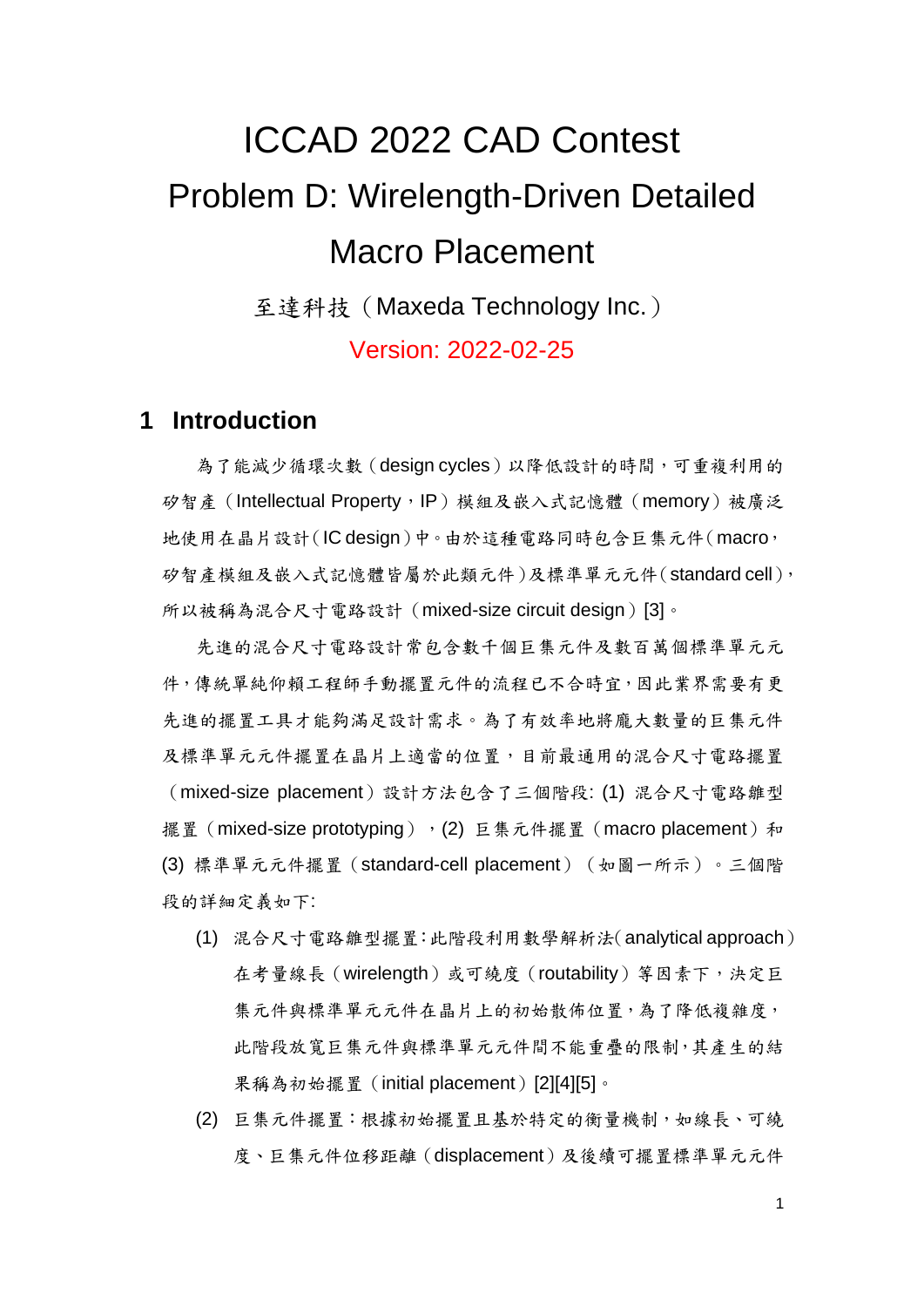的空間(free space),決定巨集元件的合法擺置位置及擺置方向 (orientation)。所謂合法擺置解包含巨集元件必須完全擺置在晶片 的擺置區域內且巨集元件間不得相互重疊外,還必須保留給定的距離  $(s$ pacing) $[1][5][6]$  $[1][5][6]$  $[1][5][6]$ 

本階段可以進一步細分為巨集元件合法化(macro legalization)步驟 及細部巨集元件擺置(detailed macro placement)步驟。在 ICCAD 2021 CAD Contest 中已經處理巨集元件合法化問題,此次競賽的目 標則為處理細部巨集元件擺置問題,問題的詳細定義描述於章節 2 "Problem Statement"。

(3) 標準單元元件擺置:當所有巨集元件的擺置位置及方向固定後,此階 段將決定標準單元元件在剩餘可以擺置空間的位置及方向。



圖一:混合尺寸電路設計的擺置流程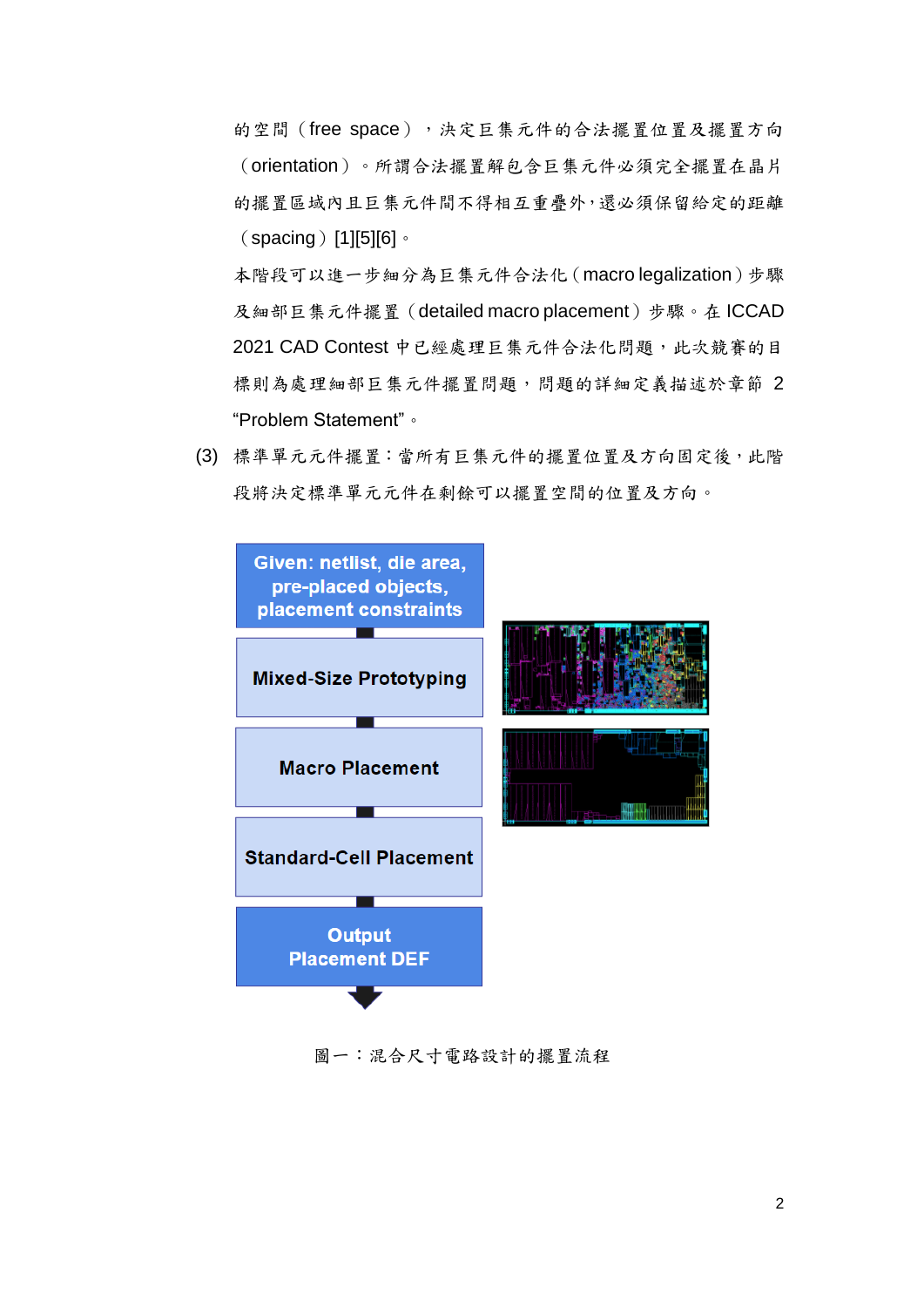#### **2 Problem Statement**

給定一個電路(netlist)及其佈局圖(layout),其中包含了可以擺置的空 間和合法的巨集元件擺置(legal placement)。參賽者必須在給定的最佳化目 標以及擺置限制下,藉由微調可移動巨集元件位置或翻轉其方向(flip),找 尋所有可移動巨集元件的最佳擺置位置及方向。相關名詞的定義如下:

- (1) 可移動巨集元件:描述給定合法巨集元件擺置的輸入檔案(見章節 3. (2) 定義)中,擺置型態為 PLACED 的巨集元件。
- (2) 最佳化目標:當可移動巨集元件新的擺置位置和方向決定後,並且完 成標準單元元件擺置,能夠最小化總體線長(total wirelength)。其 中半周長線長模型(HPWL)用來計算線長,它會使用最小的矩形來 圍住一條線的所有 pin,並且利用此矩形的寬和高來計算線長。
- (3) 擺置限制(constraint):此次競賽考慮四個限制,
	- i. 巨集元件的擺置方向限制:每個巨集元件可以翻轉的方向限定為 四個方向,分別為 N、FN(對 Y 軸翻轉)、S(同時對 X 軸及 Y 軸翻轉)、及 FS(對 X 軸翻轉)。
	- ii. 巨集元件的最大位移距離(maximum displacement)限制:為了 維持細部擺置與原始的合法擺置有一定相似度,細部巨集元件擺 置前後,單一巨集元件的移動距離不能超過給定的最大位移距離, 其中移動距離利用曼哈頓距離(Manhattan distance)計算(亦即 每個可移動元件擺置前後 X 座標的絕對差值與 Y 座標的絕對差值 之總和)。
	- iii. 巨集元件間的最小通道距離(minimum channel spacing between macros)限制:左右(或上下)兩兩相鄰的巨集元件(包含可移 動及不可移動的巨集元件),在 X 方向(或 Y 方向)的通道必須 保留的最小距離。
	- iv. 巨集元件的外環距離(macro halo)限制:每個巨集元件的外框 (boundary)向外擴張外環距離所產生的範圍(亦即巨集元件的 外框至外環距離的外框間),在後續執行標準單元元件擺置時, 將無法將標準單元元件放置於此範圍。

3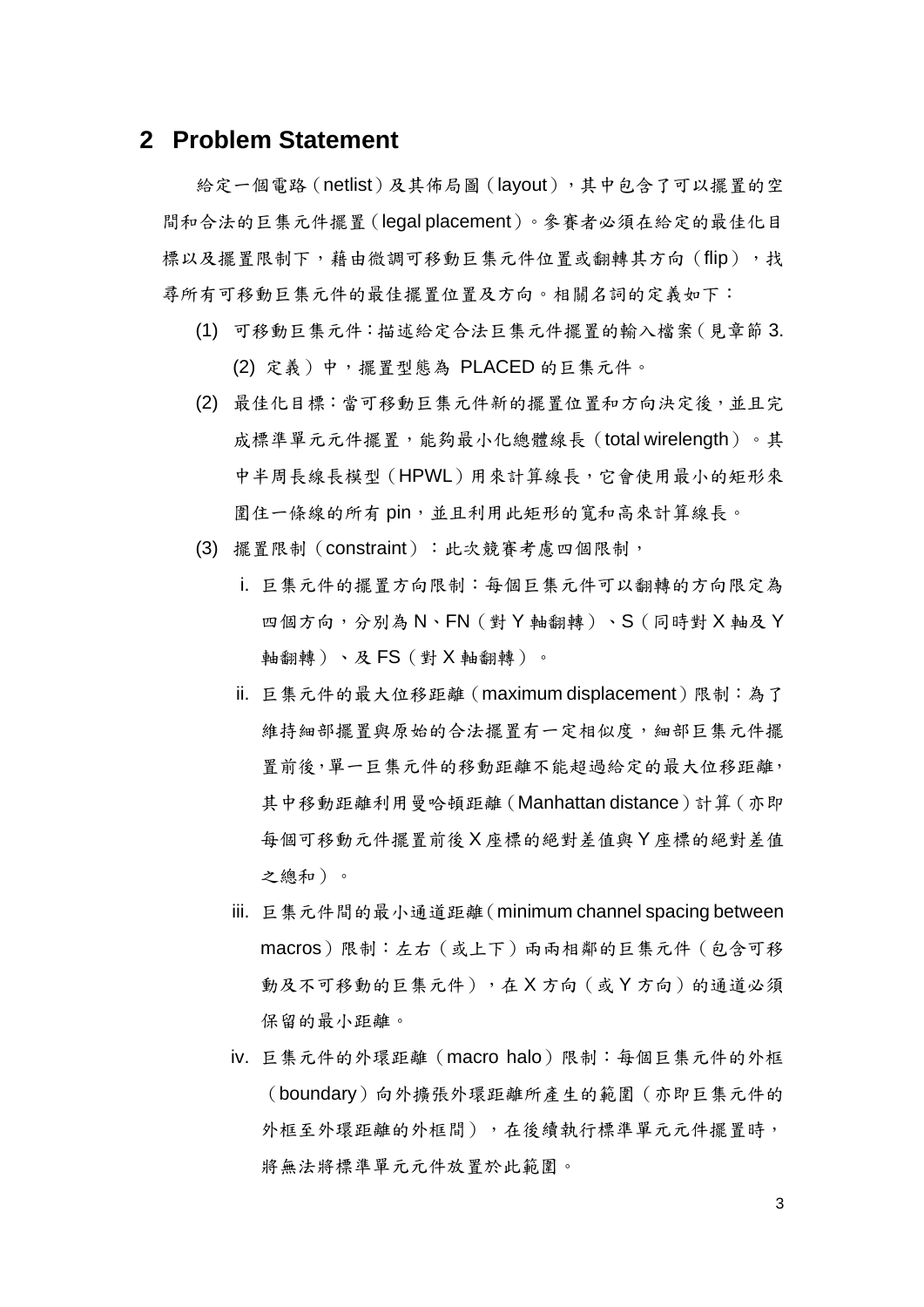(4) 合法的擺置位置及方向:必須完全符合以下五個條件

- i. 巨集元件完全座落在晶片外框的內側。
- ii. 巨集元件的擺置方向符合擺置方向限制。
- iii. 巨集元件的移動距離符合最大位移距離限制。
- iv. 兩兩巨集元件間符合最小通道距離限制。
- v. 不可移動巨集元件的位置不可變動。

圖二中分別顯示巨集元件合法化所獲得的合法巨集元件位置,和經由細部巨 集元件擺置微調後的巨集元件位置及方向。其中綠色的矩形為可移動巨集元件。 巨集元件的左下角顯示缺角代表此巨集元件的擺置方向為 N。



圖二:使用巨集元件合法化所獲得的合法巨集元件位置,和經由細部巨集元件 擺置微調後的巨集元件位置及方向

## **3 Input File / Format**

每組測試資料包含三類輸入檔案,分別敘述如下:

(1) 第一類輸入檔案描述一個完整電路及其佈局圖,共包含三個檔案,格 式分別為 Verilog(副檔名為 .v)、LEF(副檔名為 .lef)及 DEF(副 檔名為 .def), 定義遵照 IEEE Standard for Verilog Hardware Description Language [\[7\]](#page-6-5) 及 LEF/DEF Language Reference [8]。 所有的第一類輸入檔案會與開放測試資料同時釋出。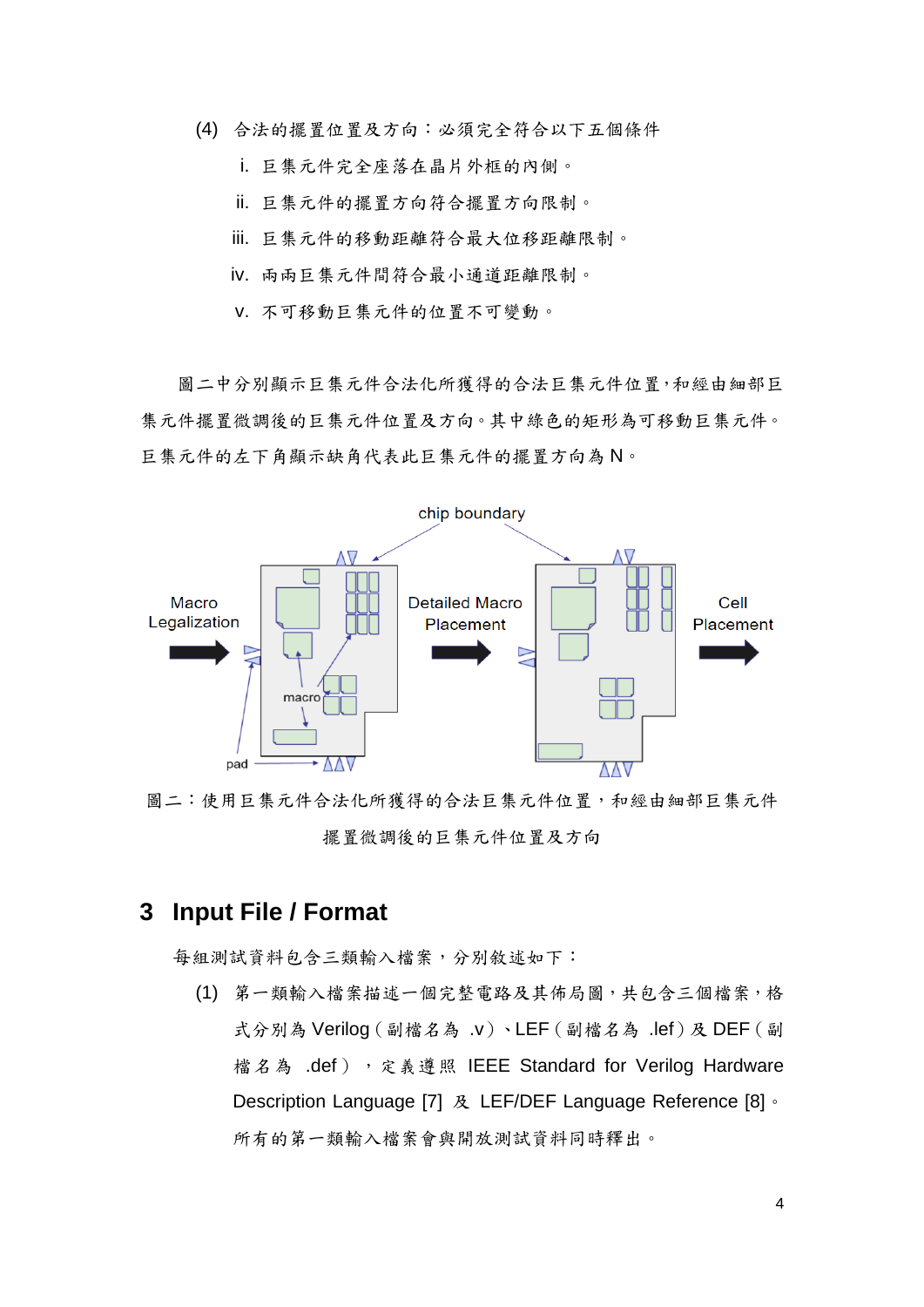(2) 第二類輸入檔案描述給定的合法巨集元件擺置,包含一個檔案,格式 為 DEF(副檔名為 .mlist),定義遵照 LEF/DEF Language Reference [8], 內容僅包含四種 statements (VERSION、DESIGN、UNITS 及 DIEAREA)與一個 section (COMPONENTS)。 COMPONENTS 部分不包含標準單元元件的相關資訊,僅保留巨集 元件的相關資訊,如巨集元件的名字,擺置狀態(僅會有 FIXED 或

PLACED 兩種)、合法擺置的位置(左下角座標,皆為整數)及擺 置方向。

語法定義如下:

| VERSION versionNumber;                    |
|-------------------------------------------|
| DESIGN designName;                        |
| UNITS DISTANCE MICRONS dbuPerMicron;      |
| DIEAREA <i>pt pt</i> $[pt] ;$             |
| <b>COMPONENTS numComps</b>                |
| [ - compName macroName                    |
| [+ {FIXED pt orient   PLACED pt orient} ] |
| <b>END COMPONENTS</b>                     |

- (3) 第三類輸入檔案描述給定的三項限制,包含一個檔案,格式為 ASCII (副檔名為 .txt)。
	- i. maximum\_displacement\_constraint:巨集元件最大位移距離限 制,單位為 micron。
	- ii. minimum\_channel\_spacing\_between\_macros\_constraint:巨集 元件間的最小通道距離限制,單位為 micron。
	- iii. macro\_halo:巨集元件外環距離,單位為 micron。

## **4 Output File / Format**

每組測試資料,個別輸出一個檔案描述細部巨集元件擺置,檔案格式為 DEF(副檔名為 .dmp),內容及語法同章節 3. (2) 的描述。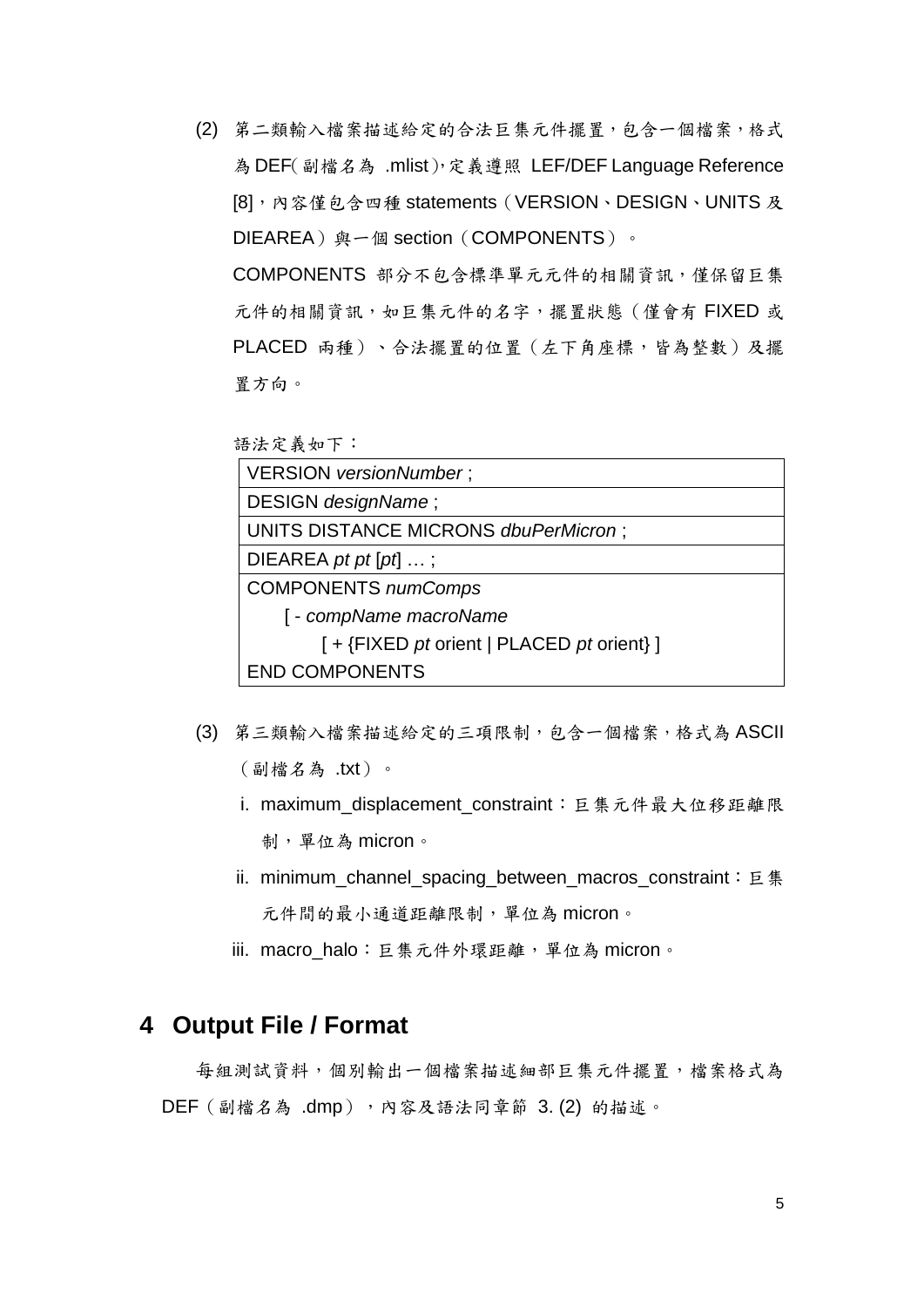## **5 Usage Format**

請使用 C 或 C++ 實作程式,執行檔取名為"DMP",並遵照下列的使用 格式(OO 為測試檔案編號,格式為兩位數的正整數 01--15):

./DMP caseOO.v caseOO.lef caseOO.def caseOO.mlist caseOO.txt caseOO.dmp

## **6 Platform**

OS: Linux Compiler: gcc/g++

其他細節依大會公布

## **7 Testcases**

提供 5 組開放測試資料及 10 組隱藏測試資料。更多的資訊請見 Benchmark description 文件。

## **8 Evaluation**

- (1) 依照參賽者的總分由高至低排序,參賽者的總分為每組測試資料的得 分加總。
- (2) 每組測試資料獨立計分,使用參賽者的細部巨集元件擺置計算細部巨 集元件擺置值(簡稱擺置值),取得所有參賽者中的最低擺置值。獲 得最低擺置值的參賽者可得1分,再依照方程式(1)計算其餘參賽 者的得分,得分計算至小數以下第 5 位。

得分 = 所有參賽者中的最低擺置值 / 此參賽者的擺置值 (1)

- (3) 每一參賽者的每組測試資料的擺置值計算方式為,將其所產生的細部 巨集元件擺置加入巨集元件的外環距離限制後,使用一個可公開存取 元件擺置器決定標準單元元件擺置,再計算半周長導線總長,此半周 長導線總長即為此參賽者此組測試資料的擺置值。
- (4) 使用的元件擺置器、版本及操作腳本請見 Benchmark description 文 件。